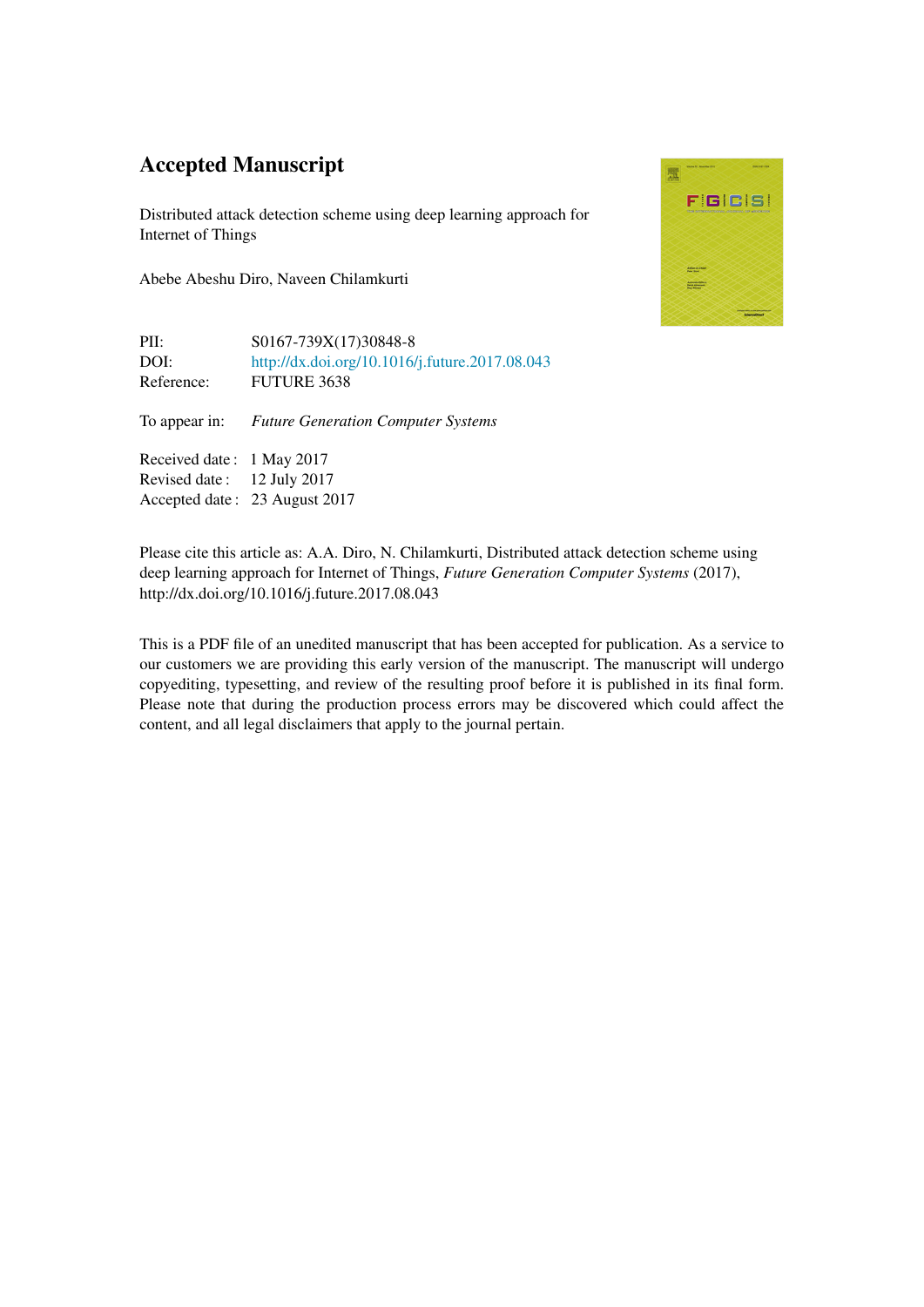# **Distributed Attack Detection Scheme using Deep Learning Approach for Internet of Things**

Abebe Abeshu Diro, Naveen Chilamkurti

Abebe Abeshu, Department of Computer Science and IT, La Trobe University, Melbourne, Australia. (email: a.diro@latrobe.edu.au) Naveen Chilamkurti, Department of Computer Science and IT, La Trobe University, Melbourne, Australia. (email: n.chilamkurti@latrobe.edu.au)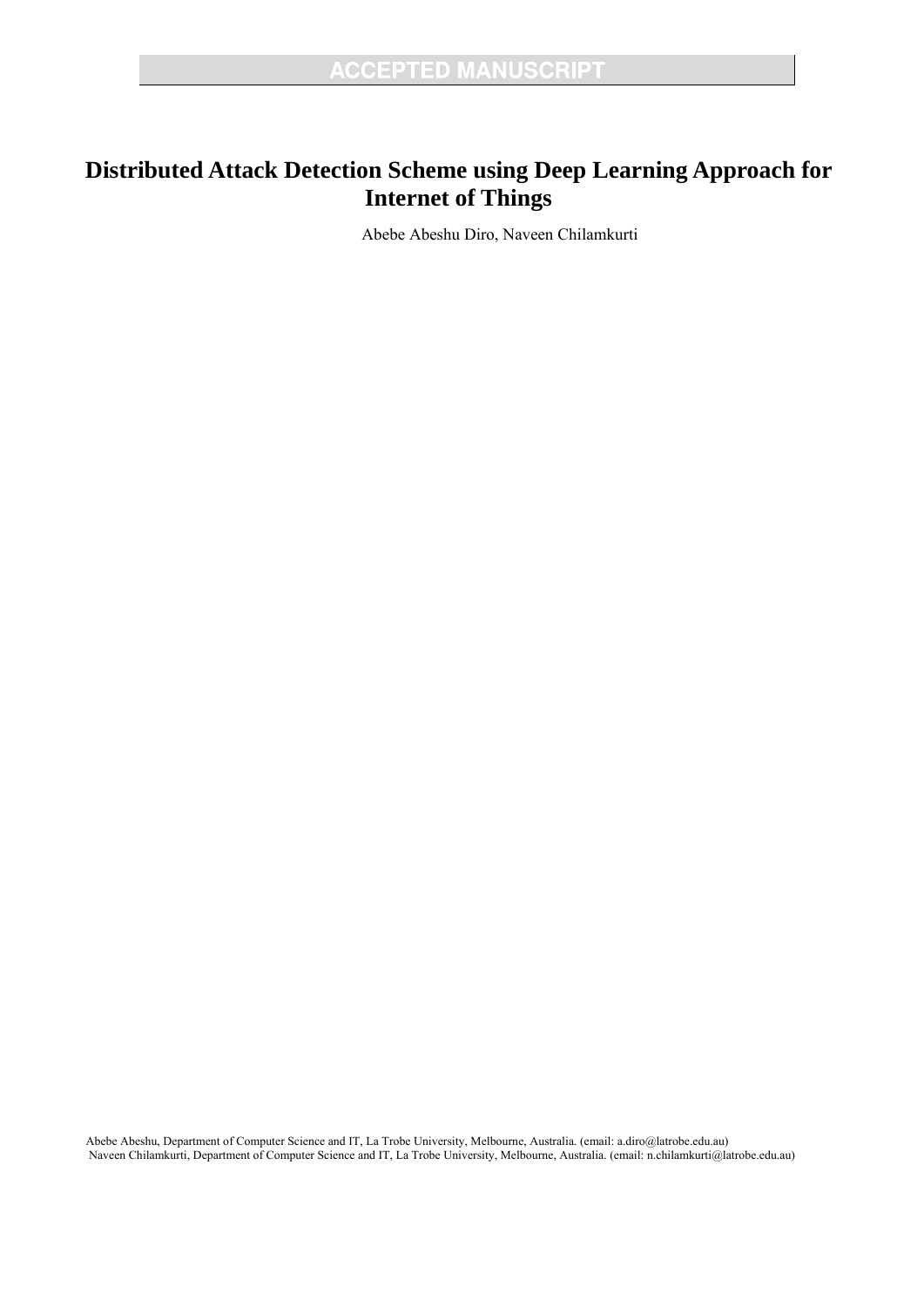### **CCEPTED MANUSCRIPT**

Abstract. **Cybersecurity continues to be a serious issue for any sector in the cyberspace as the number of security breaches is increasing from time to time. It is known that thousands of zeroday attacks are continuously emerging because of the addition of various protocols mainly from Internet of Things (IoT). Most of these attacks are small variants of previously known cyberattacks. This indicates that even advanced mechanisms such as traditional machine learning systems face difficulty of detecting these small mutants of attacks over time. On the other hand, the success of deep learning (DL) in various big data fields has drawn several interests in cybersecurity fields. The application of DL has been practical because of the improvement in CPU and neural network algorithms aspects. The use of DL for attack detection in the cyberspace could be a resilient mechanism to small mutations or novel attacks because of its high-level feature extraction capability. The self-taught and compression capabilities of deep learning architectures are key mechanisms for hidden pattern discovery from the training data so that attacks are discriminated from benign traffic. This research is aimed at adopting a new approach, deep learning, to cybersecurity to enable the detection of attacks in social internet of things. The performance of the deep model is compared against traditional machine learning approach, and distributed attack detection is evaluated against the centralized detection system. The experiments have shown that our distributed attack detection system is superior to centralized detection systems using deep learning model. It has also been demonstrated that the deep model is more effective in attack detection than its shallow counter parts.** 

Keywords: Cyber Security, Deep Learning, Internet of things, Fog Networks, Smart Cities

#### **1. INTRODUCTION**

 As an emerging technology breakthroughs, IoT has enabled the collection, processing and communication of data in smart applications [1]. These novel features have attracted city designers and health professionals as IoT is gaining a massive application in the edge of networks for real time applications such as eHealth and smart cities [2]. However, the growth in the number, and sophistication of unknown cyber-attacks have cast a shadow on the adoption of these smart services. This emanates from the fact that the distribution and heterogeneity of IoT applications/services make the security of IoT complex and challenging [1],[3]. In addition, attack detections in IoT is radically different from the existing mechanisms because of the special service requirements of IoT which cannot be satisfied by the centralized cloud: low latency, resource limitations, distribution, scalability and mobility, to mention a few [4]. This means that neither cloud nor standalone attack detection solutions solve the security problems of IoT. Because of this, a currently emerged novel distributed intelligence, known as fog computing, should be investigated for bridging the gap. Fog computing is the extension of cloud computing towards the network edge to enable cloud-things service continuum. It is based on the principle that data processing and communication should be served closer to the data sources [5]. The principle helps in alleviating the problem of resource scarcity in IoT as costly storage, computation and control, and networking might be offloaded to nearby fog nodes. This in turn increases the effectiveness and efficiency of smart applications. Like any services, security mechanisms in IoT could be implemented and deployed at fog layer level, having fog nodes as a proxy, to offload expensive storage and computations from IoT devices. Thus, fog nodes provide a unique opportunity for IoT in deploying distributed and collaborative security mechanisms.

Though fog computing architecture can offer the necessary service requirements and distributed resources, robust security mechanisms are also needed resources to protect IoT devices. As preventive security schemes are always with the shortcomings design and implementation flaws, detective mechanisms such as attack detection are inevitable [6]. Attack detections can be either signature based or anomaly based schemes. The signature based solution matches the incoming traffic against the already known attack types in the database while anomaly based scheme caters for attack detection as a behavioral deviation from normal traffic. The former approach has been used widely because of its high accuracy of detection and low false alarm rate, but criticized for its incapability to capture novel attacks. Anomaly detection, on the other hand, detects new attacks though it lacks high accuracy. In both approaches, classical machine learning has been used extensively [7]. With the ever increasing in the attacker's power and resources, traditional machine learning algorithms are incapable of detecting complex cyber breaches. Most of these attacks are the small variants of previously known cyberattacks (around 99% mutations). It is evident that even the so called novel attacks (1%) depend on the previous logics and concepts [8]. This means that traditional machine learning systems fail to recognize this small mutation as it cannot extract abstract features to distinguish novel attacks or mutants from benign. The success of deep learning in big data areas can be adopted to combat cyber threats because mutations of attacks are like small changes in, for instance, image pixels. It means that deep learning in security learns the true face (attack or legitimate) of cyber data on even small variations or changes, indicating the resiliency of deep learning to small changes in network data by creating high level invariant representations of the training data. Though the application of DL has been mainly confined to big data areas, the recent results obtained on traffic classification, and intrusion detection systems in [9],[10],[11] indicate that it could have a novel application in identification of cyber security attacks.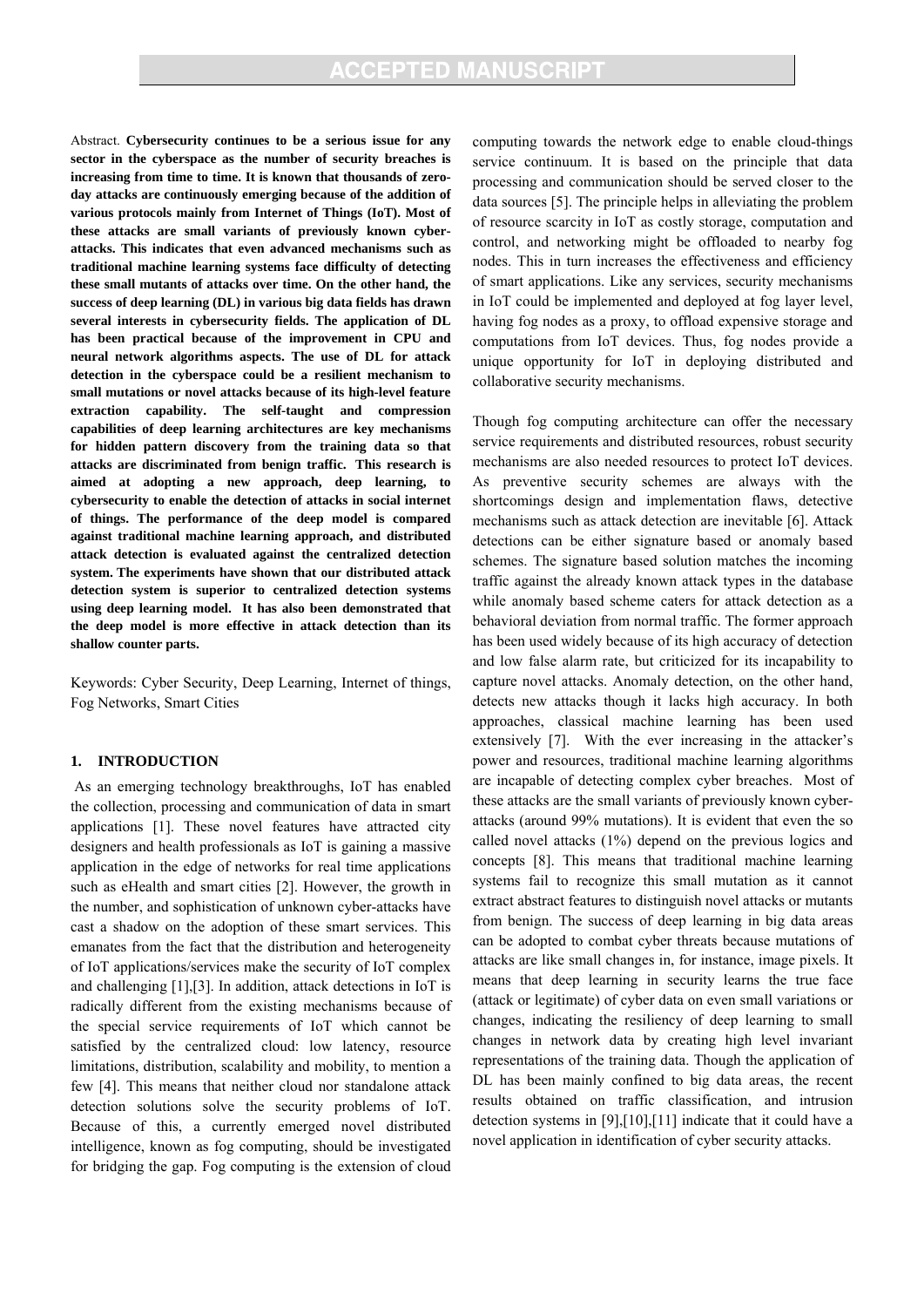## **ACCEPTED MANUSCRIPT**

Deep learning (DL) has been the breakthroughs of artificial intelligence tasks in the fields of image processing, pattern recognition and computer vision. Deep networks have obtained a momentum of unprecedented improvement in accuracy of classification and predictions in these complex tasks. Deep learning is inspired by the human brain's ability to learn from experience instinctively. Like our brain's capability of processing raw data derived from our neuron inputs and learning the high-level features on its own, deep learning enables raw data to be fed into deep neural network, which learns to classify the instances on which it has been trained [12],[13]. DL has been improved over classical machine learning usually due to the current development in both hardware resources such as GPU, and powerful algorithms like deep neural networks. The massive generation of training data has also a tremendous contribution for the current success of deep learning as it has been witnessed in giant companies such as Google and Facebook [14],[15]. The main benefit of deep learning is the absence of manual feature engineering, unsupervised pre-training and compression capabilities which enable the application of deep learning feasible even in resource constraint networks [16]. It means that the capability of DL to self-learning results in higher accuracy and faster processing. This research is aimed at adopting a novel distributed attack detection using deep learning to enable the detection of existing or novel attacks in IoT.

The contributions of our research area:

- To design and implement deep learning based distributed attack detection mechanism, which reflects the underlying distribution features of IoT
- To demonstrate the effectiveness of deep learning in attack detection systems in comparison to traditional machine learning in distributed IoT applications
- To compare the performance of parallel and distributed network attack detection scheme using parameters sharing with a centralized approach without parameters sharing in IoT.

#### **2. RELATED WORK**

Though research works in the application of deep learning have currently flourished in domains like pattern recognition, image processing and text processing, there are a few promising researches works around cybersecurity using deep learning approach.

One of the applications of deep learning in cybersecurity is the work of [9] on NSL-KDD dataset. This work has used selftaught deep learning scheme in which unsupervised feature learning has been employed on training data using sparse-auto encoder. The learnt features were applied to the labelled test dataset for classification into attack and normal. The authors used n-fold cross-validation technique for performance evaluation, and the obtained result seems reasonable. This research work is like ours in terms of feature learning though it considers centralized system while our approach is distributed and parallel detection system used for fog-to-things computing. The other relevant work is the application of autoencoders for anomaly detection in [17], in which normal network profile has been learned by autoencoders through nonlinear feature reduction. In their study, the authors demonstrated that normal records in the test dataset have small reconstruction error while it produced a large reconstruction error for anomalous records in the same dataset. Intrusion detection using a deep learning approach has also been applied in vehicular security in [10]. The research has demonstrated that deep belief networks (DBN) based unsupervised pretraining could enhance the intrusion detection accuracy. Although the work is novel in its approach, the artificial data used, and its centralized approach might limit its practicality in fog networks. Another research of this category has been conducted by [18]. The authors have proposed IDS which adaptively detect anomalies using AutoEncoders on artificial data. Both anomaly detection papers considered artificial data cases which do not reflect the malicious and normal behaviors of real time networks. Apart from that, they adopted a centralized approach which is impractical for distributed applications such as social internet of things in smart city networks.

Deep learning approach has also been applied by [11] for malicious code detection by using AutoEncoders for feature extraction and Deep Belief Networks (DBN) as a classifier for detection. The article has shown that the hybrid mechanism is more accurate and efficient in time than using a sing DBN. It strengthens that deep networks are better than shallow ones in cyber-attack detection. The main limitation of this research is that the dataset should have been more recent to come up with the conclusion. Nevertheless, the research is significantly different from ours since it does not handle the distributed training and sharing of updated parameters. The other paper which has investigated deep learning scheme for malicious code detection is [19]. It has applied denoising AutoEncoder for deeper features learning to identify malicious javascript code from normal code. The result has produced promising accuracy in the best-case scenario. Although the approach is effective in web applications, it can be hardly applied to distributed IoT/Fog systems. Our model is novel as it enables parallel training and parameters sharing by local fog nodes, and detects network attacks in distributed fog-to-things networks using deep learning approach.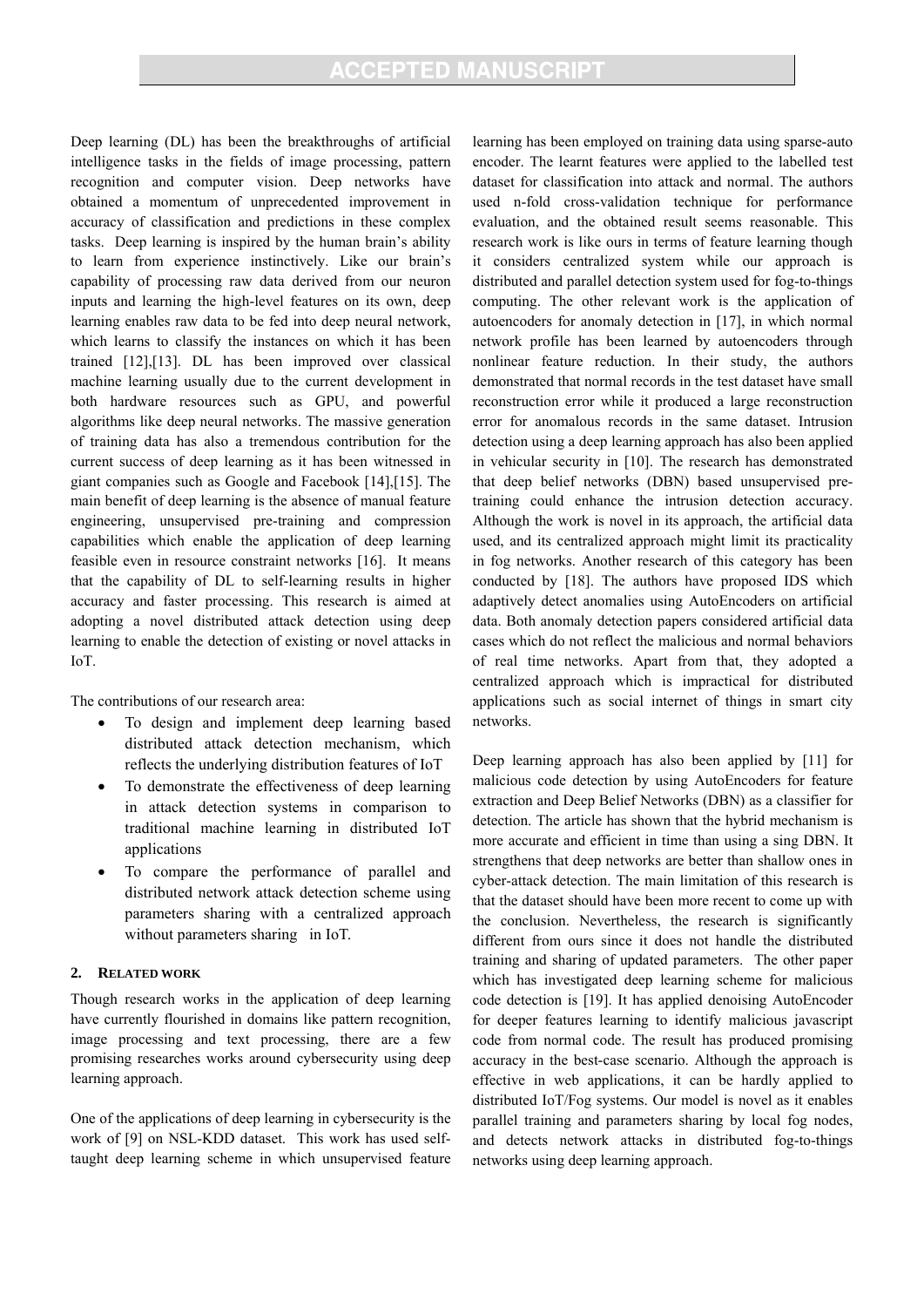### 3. CYBER SECURITY IN SOCIAL IOT

The advancements in technologies of hardware have enabled a massive number of IoT devices to be connected to the Internet. Smart city applications are by far the quickest and deeply affected areas of public services by social internet of things as this technological breakthrough is helping cities to manage effectively infrastructures such as water, power, transport, and so on. Typically, the integration of social IoTs and ICT for innovative, smart city design is to create a data-driven approach to public service delivery, infrastructure and public planning. In general, the social IoT applications in components in the smart city are depicted in the Fig. 1. However, this massive connection of IoT devices as a data collection and distribution platform in the emergence of smart cities could bring about novel or variant attacks which can cause the loss of multi-million dollars and human life [20].



Fig.1: Social Internet of Things: Components of smart city

Though the attacks in IoT seems the same as in traditional Internet, the scale and simplicity of attack targets are larger for IoT with limited protection. As the recent survey [7] shows, DoS attacks are the most frequently associated attack types with IoT/Fog networks in social internet of things such as smart cities. The IoT ecosystem consists of a massive number of smart things distributed across a given geographical area, such as smart city. Millions of users are connected to social services via IoT, taking advantage of it for private and public services. The interconnectivity of these numbers of things, however, makes a fertile target for malicious adversaries who can exhaust their resources and launch DoS attacks. A DoS attack causes the denial of service for legitimate users or nodes by a single host (DoS attack) or coordinated attackers (DDoS attack) [21], [22], [23].

However, remote access attacks using backdoors could be major threats as they can escalate to root access attacks. These attacks leave a certain patterns and characteristics in network traffic, which might affect the way learning algorithms will be able to distinguish between an attack and benign. For instance, DoS attacks are usually known by overwhelming a single node from multiple sources. Table 1 shows the common attack categories [24].

Table 1: Attack categories of Fog ecosystem

| Probe<br>Satan- probing of a network for some well-<br>known weaknesses<br>Ipsweep- pinging of multiple hosts to reveal<br>the target's IP<br>Portsweep- scanning of ports to discover<br>services on a host<br>Nmap-various means of network mapping<br>R2L<br>Warezclient- downloading illegal software<br>uploaded previously by the warezmaster<br>guess passwd- guessing password over telnet<br>uploading<br>illegal<br>warezmaster-<br>software | Category | <b>Attack Type and Description</b> |  |  |  |
|--------------------------------------------------------------------------------------------------------------------------------------------------------------------------------------------------------------------------------------------------------------------------------------------------------------------------------------------------------------------------------------------------------------------------------------------------------|----------|------------------------------------|--|--|--|
|                                                                                                                                                                                                                                                                                                                                                                                                                                                        |          |                                    |  |  |  |
|                                                                                                                                                                                                                                                                                                                                                                                                                                                        |          |                                    |  |  |  |
|                                                                                                                                                                                                                                                                                                                                                                                                                                                        |          |                                    |  |  |  |
|                                                                                                                                                                                                                                                                                                                                                                                                                                                        |          |                                    |  |  |  |
|                                                                                                                                                                                                                                                                                                                                                                                                                                                        |          |                                    |  |  |  |
|                                                                                                                                                                                                                                                                                                                                                                                                                                                        |          |                                    |  |  |  |
|                                                                                                                                                                                                                                                                                                                                                                                                                                                        |          |                                    |  |  |  |
|                                                                                                                                                                                                                                                                                                                                                                                                                                                        |          |                                    |  |  |  |
|                                                                                                                                                                                                                                                                                                                                                                                                                                                        |          |                                    |  |  |  |
|                                                                                                                                                                                                                                                                                                                                                                                                                                                        |          |                                    |  |  |  |
|                                                                                                                                                                                                                                                                                                                                                                                                                                                        |          |                                    |  |  |  |
| (warez) on FTP server exploiting wrong write                                                                                                                                                                                                                                                                                                                                                                                                           |          |                                    |  |  |  |
| permissions                                                                                                                                                                                                                                                                                                                                                                                                                                            |          |                                    |  |  |  |
| imap- illegal access of local user account                                                                                                                                                                                                                                                                                                                                                                                                             |          |                                    |  |  |  |
| using vulnarabilities                                                                                                                                                                                                                                                                                                                                                                                                                                  |          |                                    |  |  |  |
| ftp write- creating .rhost file in anonymous                                                                                                                                                                                                                                                                                                                                                                                                           |          |                                    |  |  |  |
| FTP to obtain local login.                                                                                                                                                                                                                                                                                                                                                                                                                             |          |                                    |  |  |  |
| Multihop- multi-day scenario where a user                                                                                                                                                                                                                                                                                                                                                                                                              |          |                                    |  |  |  |
| breaks into a system                                                                                                                                                                                                                                                                                                                                                                                                                                   |          |                                    |  |  |  |
| phf- CGI script enabling to execute arbitrary                                                                                                                                                                                                                                                                                                                                                                                                          |          |                                    |  |  |  |
| commands<br>machine<br>with<br>on<br>a<br>a                                                                                                                                                                                                                                                                                                                                                                                                            |          |                                    |  |  |  |
| misconfigured web server.                                                                                                                                                                                                                                                                                                                                                                                                                              |          |                                    |  |  |  |
| spy- breaking into system via vulnerabilities                                                                                                                                                                                                                                                                                                                                                                                                          |          |                                    |  |  |  |
| to discover important information                                                                                                                                                                                                                                                                                                                                                                                                                      |          |                                    |  |  |  |
| U2R<br>buffer overflow- the ffbconfig UNIX system                                                                                                                                                                                                                                                                                                                                                                                                      |          |                                    |  |  |  |
| command causes buffer flow leads to root<br>shell                                                                                                                                                                                                                                                                                                                                                                                                      |          |                                    |  |  |  |
|                                                                                                                                                                                                                                                                                                                                                                                                                                                        |          |                                    |  |  |  |
| rootkit- enables to access admin level                                                                                                                                                                                                                                                                                                                                                                                                                 |          |                                    |  |  |  |
| loadmodule- gaining root shell by resetting<br>IFS                                                                                                                                                                                                                                                                                                                                                                                                     |          |                                    |  |  |  |
| perl- creating root shell by perl attack which                                                                                                                                                                                                                                                                                                                                                                                                         |          |                                    |  |  |  |
| sets the user id to root                                                                                                                                                                                                                                                                                                                                                                                                                               |          |                                    |  |  |  |
| DoS<br>smurf- flooding of ICMP echo reply                                                                                                                                                                                                                                                                                                                                                                                                              |          |                                    |  |  |  |
| Neptune-flooding of SYN on port(s)                                                                                                                                                                                                                                                                                                                                                                                                                     |          |                                    |  |  |  |
| Back- requesting of a URL having many                                                                                                                                                                                                                                                                                                                                                                                                                  |          |                                    |  |  |  |
| backslashes from a webserver                                                                                                                                                                                                                                                                                                                                                                                                                           |          |                                    |  |  |  |
| Teardrop- causing system reboot or crash                                                                                                                                                                                                                                                                                                                                                                                                               |          |                                    |  |  |  |
| using mis-fragmented UDP packets                                                                                                                                                                                                                                                                                                                                                                                                                       |          |                                    |  |  |  |
| Pod- pinging with malformed packets causing                                                                                                                                                                                                                                                                                                                                                                                                            |          |                                    |  |  |  |
| reboot or crash                                                                                                                                                                                                                                                                                                                                                                                                                                        |          |                                    |  |  |  |
| Land- sending UDP packet having the same                                                                                                                                                                                                                                                                                                                                                                                                               |          |                                    |  |  |  |
| source and destination address to remote host                                                                                                                                                                                                                                                                                                                                                                                                          |          |                                    |  |  |  |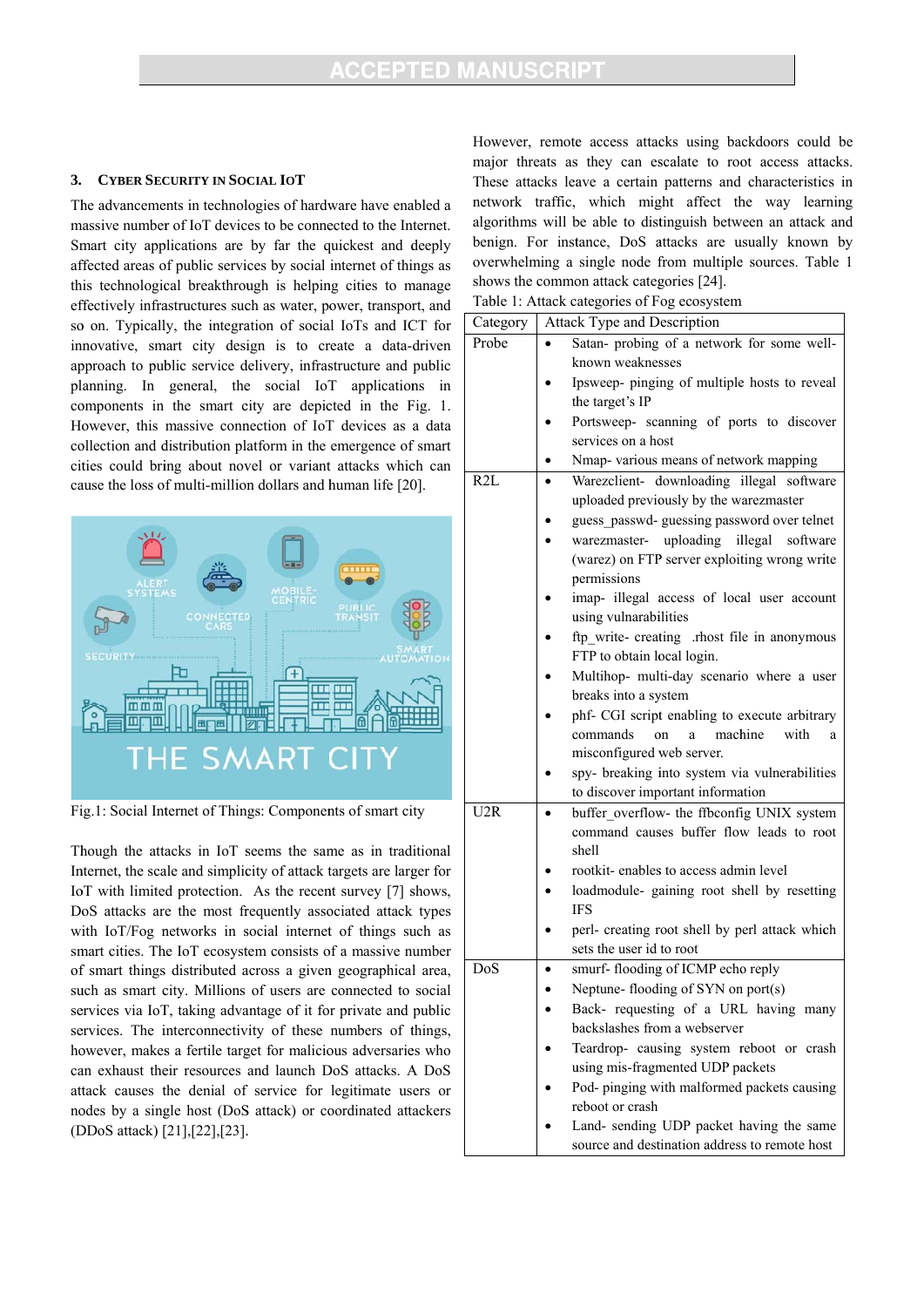#### 4. OVERVIEW OF DEEP LEARNING

Deep Learning has been the state of the art for training stability and generalization, and achieved significant scalability on big data. It extracts complex and nonlinear hierarchical features of training data of high dimension to build a model which transforms inputs to outputs (e.g. classification). Multi-layer deep networks are the most prevalent forms of deep learning algorithms. The output of each previous layer and a bias are computed by a nonlinear activation function f to form weighted inputs  $W_n$  for the next layer n of a neural network, i.e  $a_n = f(W_n a_{k-1})$  [25]. Activation functions are listed in the table 2. Given a set of unlabeled training data  $\{x^{(1)}, x^{(2)}, x^{(3)}, \ldots\}$ , deep learning algorithms usually set output values to be either equal or less than inputs. The cost functions to be optimized in deep models during deep feature extraction are generally loss functions. In the equation 1, loss function is shown in which the first term is the reconstruction error specified using the mean of sum-of-square error terms for k instances of training data, and the second term is a regularization term which is used for avoiding overfitting problem in training.

$$
J(W, b) =
$$
  
\n
$$
\frac{1}{2k} \sum_{k=0}^{k} (||x^{(i)} - \hat{x}^{(i)}||)^2 +
$$
  
\n
$$
\frac{\lambda}{2} \sum_{l=1}^{nl-1} \sum_{i=1}^{sl} \sum_{j=1}^{sl+1} (W_{ji}^{(l)})^2
$$
 (1)

Where nl represents the number of layers and sl is the number of nodes in each layer

Table 2: Activation functions

| <b>Function</b>         | Formula                                                                 | Range                       |
|-------------------------|-------------------------------------------------------------------------|-----------------------------|
| Tanh                    | $f(\alpha) = \frac{e^{\alpha} - e^{-\alpha}}{e^{\alpha} + e^{-\alpha}}$ | $f(\cdot) \in [-1,1]$       |
| <b>Rectified Linear</b> | $f(\alpha) = \max(0, \alpha)$                                           | $f(\cdot) \in \mathbb{R}_+$ |
| Maxout                  | $f(\alpha_1, \alpha_2) = \max(\alpha_1, \alpha_2)$                      | $f(\cdot) \in \mathbb{R}$   |

The mechanism of minimizing the loss function  $L(W, B | i)$  is a stochastic gradient descent (SGD, where the gradient  $\nabla L(W, \theta)$  $b \mid J$ ) is a standard gradient computed via backpropagation using constant  $\alpha$  as a learning rate. The final parameters W, B are obtained by averaging. Equation (2) shows the iteration of standard gradient descent on updates of weight W and bias b using sample  $i$  until the convergence is obtained. As the gradient descent of parameters over the whole available data (batch) is not efficient, computing gradient over mini-batch (sampling subset) simplifies the learning process [15].

$$
W_{ji} := W_{ji} - \alpha \frac{\partial L(W, b|j)}{\partial W_{ji}}
$$
  

$$
b_{ji} := W_{ji} - \alpha \frac{\partial L(W, b|j)}{\partial b_{ji}}
$$
 (2)

In training process, as the layer increases, abstraction of features increases towards the answers of the model. The activation function and weight matrices determine the abstraction nature at every layer of the network, but it is challenging to enable the deep learning model to automatically learn training parameters that meet the accuracy objective of the deep network. The parameters of training are usually learnt through gradient descent, which is a nonlinear optimization problem. Gradient descent is initiated randomly by setting a set of deep network parameters, but it is updated at each step to decrease the gradient by computing gradient descent of nonlinear function being optimized. The output of this repetition yields the optimization of the algorithm to a local optimum.

For a known number of classes, softmax is employed at the end of neural networks as activation function. Having p classes in the dataset and deep network inputs x, softmax assumes that the probability that  $P(y=p|x)$  for each value of  $p=1,...,P$  could be estimated as it outputs a K-dimensional vector summed to 1. In other words, our estimate  $h_0(x)$  take the following form  $[26]$ :

$$
h_{\theta}(x) = \begin{bmatrix} P(y=1|x;\theta) \\ P(y=2|x;\theta) \\ \vdots \\ P(y=P|x;\theta) \end{bmatrix} = \frac{1}{\sum_{j=1}^{p} \exp(\theta^{(j)T}x)} \begin{bmatrix} \exp(\theta^{(1)T}x) \\ \exp(\theta^{(2)T}x) \\ \vdots \\ \exp(\theta^{(p)T}x) \end{bmatrix}
$$

where  $\theta(1), \theta(2), \ldots, \theta(K) \in \mathbb{R}^n$  are the parameters of our model,  $\frac{1}{\sum_{j=1}^{p} \exp(\theta^{(j)}x)}$  is normalization of the term and distribution. The cost function of softmax will be given by:

$$
J(\Theta) = -\left[\sum_{i=1}^{m} \sum_{p=1}^{p} 1\{y^{(i)} = p\} \log \frac{\exp(\theta^{(p)T} x^{(i)})}{\sum_{j=1}^{p} \exp(\theta^{(j)T} x^{(i)})}\right]
$$

#### 5. OUR APPROACH

The fog nodes are responsible for training models and hosting attack detection systems at the edge of the distributed fog network since they are closer to the smart infrastructures supported by social internet of things. The coordinating master node should be in place for collaborative parameter sharing and optimization. In addition to giving the autonomy of local attack detection using local training and parameter optimization, the benefits of this approach are the acceleration of data training near to the source and the gain of updated parameters from neighbors. The master node updates the parameters of each cooperative node, and propagates the resulting update back to the worker nodes. This plays a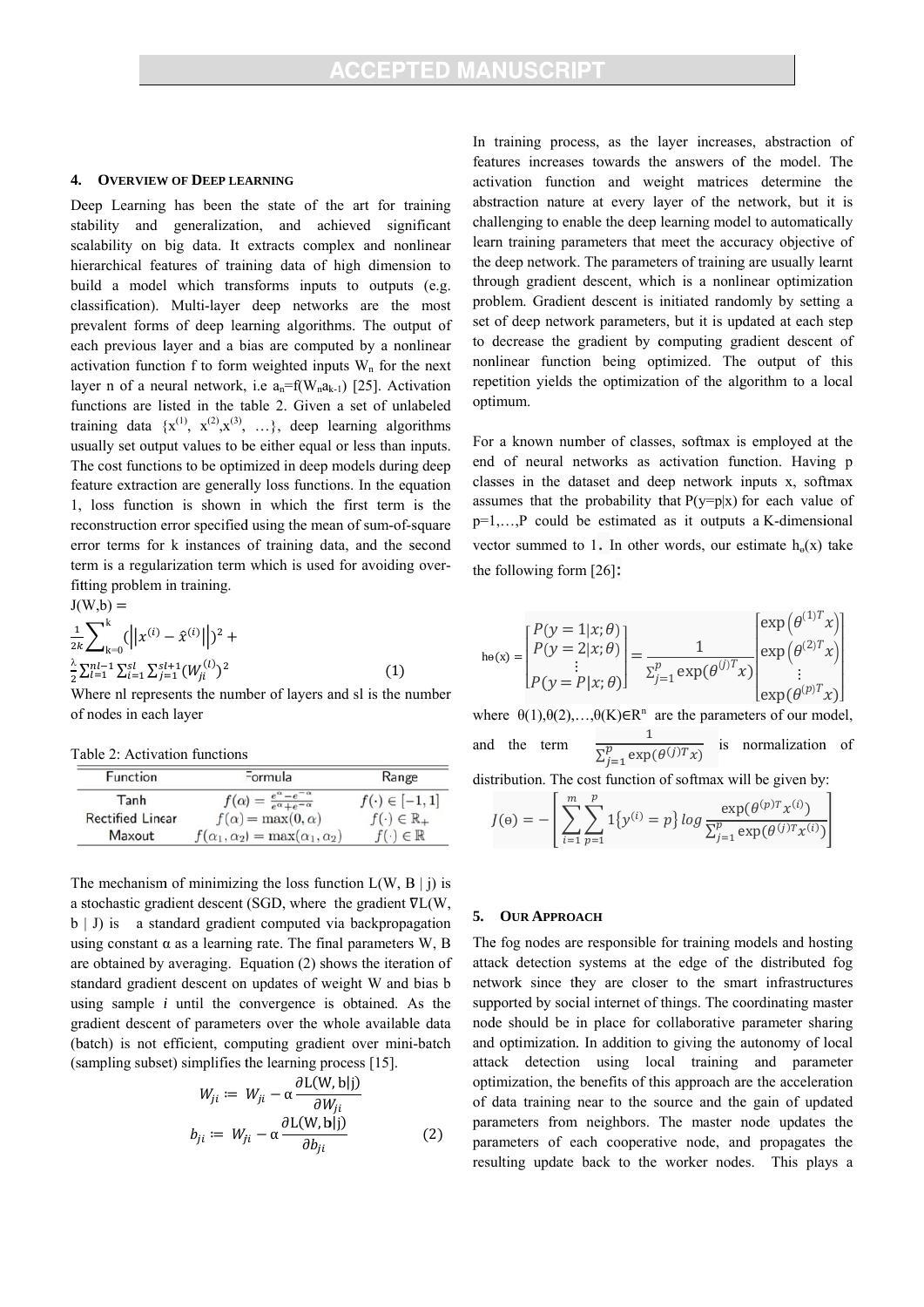### **CCEPTED MANUSCR**

significant role in offloading storage and computational overheads of models, data and parameters from IoTs while it provides fast response time. The centralized training and optimization approach could be extended to distributed networks by distributing SGD. Figure 2 shows a general architecture of our distributed and parallel attack detection system in fog-to-things computing.



Fig.2: Distributed attack detection architecture for Fog-tothings networks

The outputs of model training on distributed fog nodes are attack detection models and their associated local learning parameters. These local parameters are sent to coordinating fog node for global update and re-propagation. This sharing scheme results in better learning as it enables to share best parameters and avoids local overfitting.

#### 6. EVALUATION

#### 6.1. DATASET, ALGORITHM AND METRICS

KDDCUP99 [27], ISCX [28] and NSL-KDD [24] are the most commonly used datasets in the intrusion detection research. We used NSL-KDD intrusion dataset which is available in csv format for model validation and evaluations. The NSL-KDD intrusion dataset not only reflects the traffic compositions and intrusions, but are also it is modifiable, extensible, and reproducible. The dataset composes of the attacks shown in table 1, and identified as a key attack in IoT/Fog computing [1-5]. Table 3 shows sample records of NSL-KDD dataset.

| $\theta$ | tcp  | ftp data | SF             | 491  | 0        |  |
|----------|------|----------|----------------|------|----------|--|
| $\theta$ | udp  | other    | SF             | 146  | $\theta$ |  |
| $\theta$ | icmp | ecr i    | <b>SF</b>      | 1480 | $\theta$ |  |
| $\theta$ | tcp  | http     | <b>SF</b>      | 232  | 8153     |  |
| $\theta$ | tcp  | http     | SF             | 199  | 420      |  |
| 15159    | tcp  | ftp      | SF             | 350  | 1185     |  |
| $\theta$ | tcp  | private  | S <sub>0</sub> | 0    | 0        |  |
| 315      | udp  | other    | SF             | 146  | 105      |  |
| 240      | tcp  | http     | SF             | 328  | 275      |  |
| $\theta$ | tcp  | private  | S0             | 0    | 0        |  |
| $\theta$ | tcp  | private  | <b>REJ</b>     | 0    | 0        |  |
| 5607     | udp  | other    | SF             | 147  | 105      |  |

The original dataset consists of 125,973 records of train and 22,544 records of test, each with 41 features such as duration, protocol, service, flag, source bytes, destination bytes, etc. The traffic distribution of NSL-KDD dataset is shown as in the tables  $4(a)$  and  $4(b)$ .

Table 4 (a): traffic distribution of NSL-KDD in 2-class

| Traffic      | Training | Test  |
|--------------|----------|-------|
| Normal       | 67343    | 9711  |
| Attack       | 58630    | 12833 |
| <b>Total</b> | 125973   | 22544 |

Table 4 (b): traffic distribution of NSL-KDD in multi-class

| Traffic      | Training | Test  |
|--------------|----------|-------|
| Normal       | 67343    | 9711  |
| DoS          | 45927    | 7458  |
| Probe        | 11656    | 2754  |
| R2L          | 995      | 2421  |
| U2R          | 52       | 200   |
| <b>Total</b> | 125973   | 22544 |

Before training the network, categorical features have been encoded into discrete features using 1-to-n encoding technique. Because of encoding, we obtained 123 input features and 1 label, as shown in the table 5. For our experiment, we have taken the dataset in 2-class (normal vs attack) and 4-class (normal, DoS, Probe, R2L.U2R). The minority class U2R is merged to R2L to form a class of R2L.U2R.

Table 5: the encoded form of our dataset

Table 3: snapshot of records in NSL-KDD dataset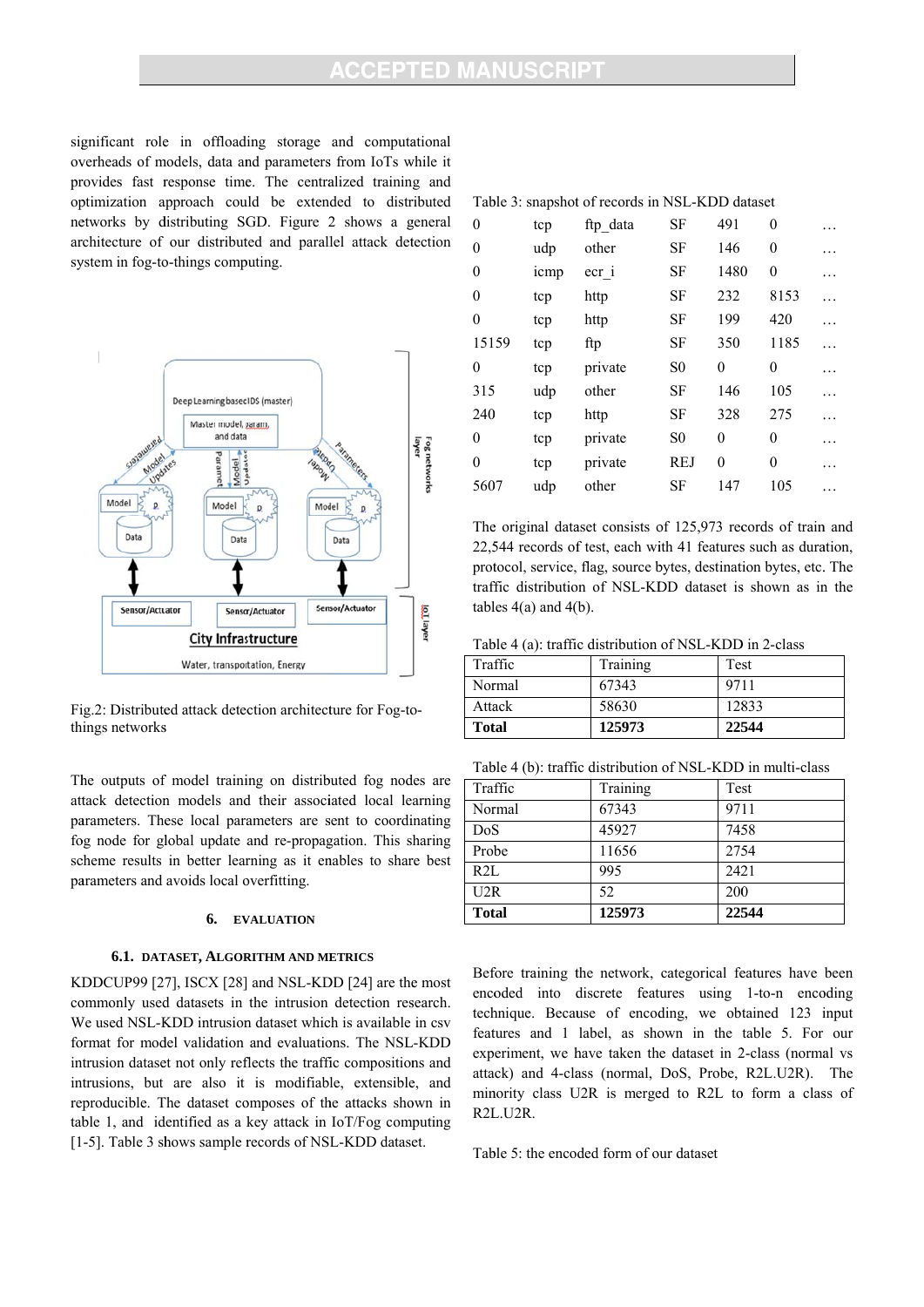| features   category                              |          |
|--------------------------------------------------|----------|
| $[0.0, 491.0, 0.0, 0.$<br>$[0.0, 146.0, 0.0, 0.$ | 11<br>11 |
| $[0.0, 0.0, 0.0, 0.0, 0, \ldots]$                | 01       |
| [0.0, 232.0, 8153.0]                             |          |

The system uses the same technique of preprocessing for both training and test. At this step, the data is ready for training and testing. Suppose  $D_n$  are data across n nodes in the fog ecosystem, and  $W_n, b_n$  are parameters their local parameters, each node having local data  $D_{na}$  subset of  $D_n$  as samples per iteration. Each node runs data training on deep networks in parallel way, but asynchronously exchange learned parameters with the coordinating node. The coordinating node broadcasts The following algorithm shows the update regularly. distributed training on each local fog node while exchanging updated parameters with neighbor nodes via coordinating fog node.

Algorithm 1: local training and parameter exchange Recieve initial or update of  $W_{ji}$  and  $b_{ji}$  from master to  $\mathbf{1}$ . workers 2. For node n in the network, do in parallel: Get local training traffic sample  $i \in D_{na}$  from local  $D_n$ Execute SGD on local traffic, and update  $w_{ii} \in$ Execute SOD on New 1111<br>W<sub>n</sub>, biases  $b_{ji} \in b_n$ <br> $W_{ji} := W_{ji} - \alpha \frac{\partial L(W, b|j)}{\partial W_{ji}}$ <br> $b_{ji} := W_{ji} - \alpha \frac{\partial L(W, b|j)}{\partial b_{ji}}$  $(1)$  $(2)$ Compute  $\Delta W_{ii}$  and  $\Delta b_{ii}$  and send to master node Compute  $W_{ji}$ ,  $b_{ji} = W_{ji} + \Delta W_{ji}$ ,  $b_{ji} + \Delta b_{ji}$ 3.

Repeat  $(1)$  $\overline{4}$ 

In the training and testing phase, Apache Spark [29] has been used for distributed and parallel processing of SGD asynchronously, while Keras on Theano package [30] was employed for deep learning. The most important evaluation metrics for attack detection such as accuracy, the detection rate (DR) and false alarm rate (FAR) were chosen for comparison between deep and shallow models. However, performance metrics such as precision, recall and F1 Measure has been added a comparison between individual classes in the deep learning model DR denotes ratio of intrusion instances detected by the model, while FAR represents the ratio of misclassified normal instances. Accuracy is the percentage of true detection over total data instances. Recall indicates how many of the attacks does the model return, while precision represents how many of the returned attacks are correct. F1 Measure provides the harmonic average of precision and recall [31]. The mathematical representation of these metrics can be derived from confusion matrix as:

|                | Predicted: NORMA | Predicted:ATTAC |
|----------------|------------------|-----------------|
|                |                  |                 |
| Actual:NORMA   | TN               | FP              |
|                |                  |                 |
| Actual: ATTACK | FN               | тp              |

$$
ACC = \frac{TP + TN}{(TP + TN + FP + FN)}, DR = \frac{TP}{(TP + FN)}, FAR
$$

$$
= \frac{FP}{(TN + FP)}
$$
(1)

$$
Precision = \frac{TP}{(TP + FP)}, Recall = \frac{TP}{(TP + FN)},
$$

$$
F1 \; Measure = \frac{2TP}{(2TP + FP + FN)} \tag{2}
$$

where, TP: true positive, TN: true negative, FP: false positive, FN: false negative

#### 6.2. EXPERIMENTAL ENVIRONMENT

As a first attempt towards exploring the performance of our model, we used the 2-class (normal and attack) and 4-class (normal, DoS, Probe, R2L.U2R) categories. In performance measure, unseen test data are chosen to represent zero-day attack detections. Our experiment has two objectives. The first one is to compare the result of our distributed attack detection with a centralized system. This experiment has been conducted by deploying the deep learning model on a single node for centralized system, and multiple coordinated nodes for distributed attack detection. To test the performance of parallelism and distribution, as a benchmark for our detection scheme, we varied the number of machines used for training the network as a function of training accuracy. The second one is to evaluate the effectiveness of deep learning against shallow learning algorithms for attack detection in IoT. The deep learning system, after hyper-parameter optimizations, has used 123 input features, 150 first layer neurons, 120 second layer neurons, 50 third layer neurons and the last softmax layer with neurons equal to the number of classes. The model has various batch sizes in 50 epochs, and trained with dropout to avoid the overheating problem.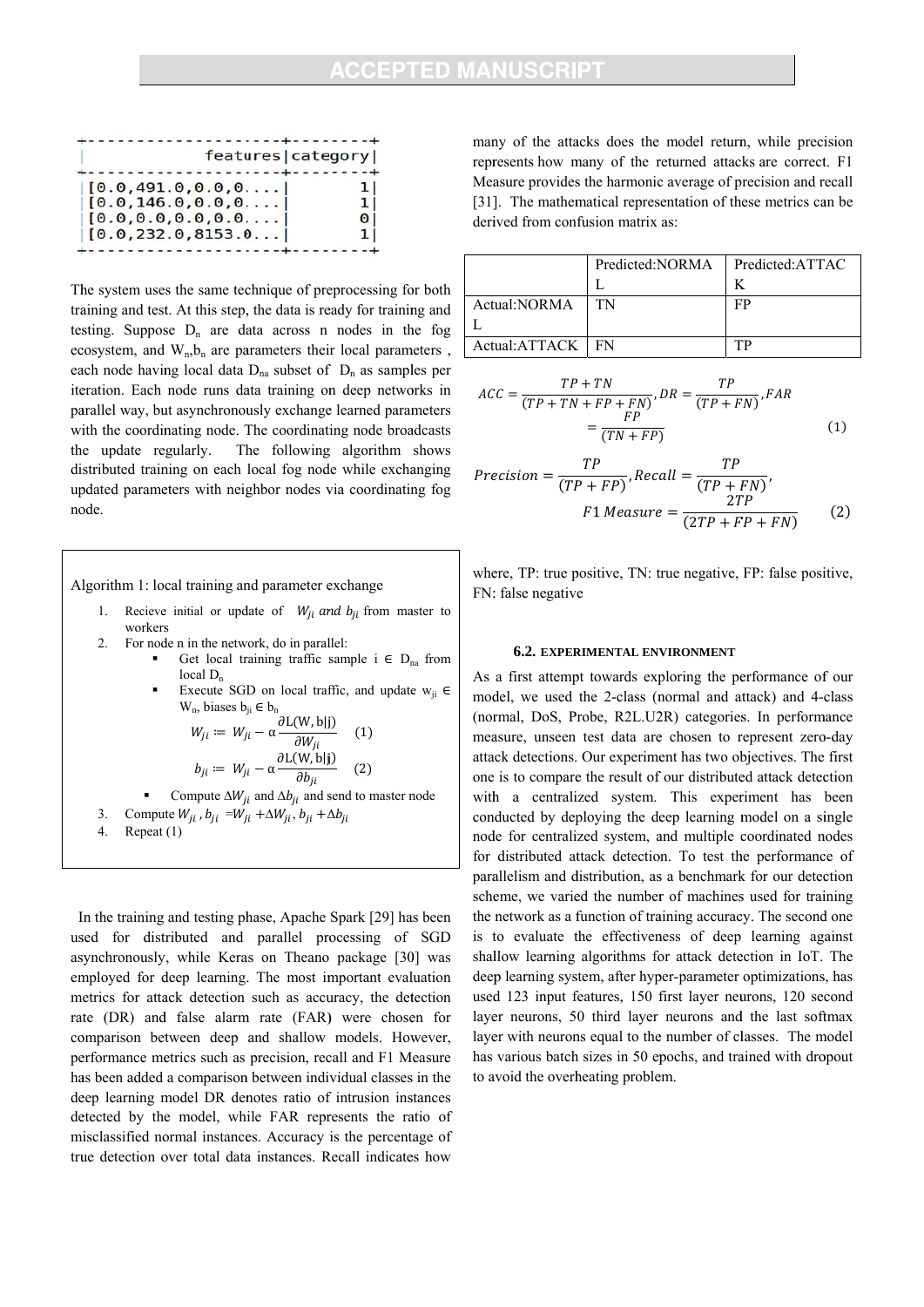#### **6.3. RESULTS AND DISCUSSIONS**

In the evaluation process, classification accuracy and other metrics were used to show the effectiveness of our scheme compared to shallow models in distributed IoT at fog level. The comparison of distributed training to centralized approach in accuracy is also one of our evaluation criteria. Table 5 compares the accuracy of the deep and shallow models, while fig. 3 shows the accuracy difference between centralization and distribution.



Fig.3: Accuracy comparison of distributed and centralized models

| Table 6: Accuracy of deep model (DM) and shallow model (SM) |  |  |
|-------------------------------------------------------------|--|--|
|                                                             |  |  |

|           | 2-class       |               |               | 4-class        |       |       |
|-----------|---------------|---------------|---------------|----------------|-------|-------|
| Model     | Accuracy      | DR            | FAR           | Accuracy       | DR    | FAR   |
| Type      | $\frac{1}{2}$ | $\frac{6}{2}$ | $\frac{1}{2}$ | $\binom{0}{0}$ | (%)   | (%)   |
| DМ        | 99.20         | 99.27         | 0.85          | 98.27          | 96.5  | 2.57% |
| <b>SM</b> | 95.22         | 97.50         | 6.57          | 96.75          | 93.66 | 4.97  |



Fig.4: comparison between DL and SL in training time



Fig.5: comparison between DL and SL in detection time

| <b>Model Type</b> | <b>Class</b> | Precision $(\% )$ | Recall $(\% )$ | F1 Measure (%) |
|-------------------|--------------|-------------------|----------------|----------------|
| Deep Model        | Normal       | 99.36             | 99.15          | 99.26          |
|                   | Attack       | 99.02             | 99.27          | 99.14          |
| Shallow           | Normal       | 97.95             | 93.43          | 95.65          |
| Model             | Attack       | 92.1              | 97.50          | 94.72          |

Table 7 (b): Performances of 4-class

| Model       | <b>Class</b>                      | <b>Precision</b> | Recall | F1<br><b>Measure</b> |
|-------------|-----------------------------------|------------------|--------|----------------------|
| <b>Type</b> |                                   | $($ %)           | $(\%)$ | (%)                  |
| Deep        | Normal                            | 99.52            | 97.43  | 98.47                |
| Model       | DoS                               | 97               | 99.5   | 98.22                |
|             | Probe                             | 98.56            | 99     | 98.78                |
|             | R <sub>2</sub> L.U <sub>2</sub> R | 71               | 91     | 80                   |
| Shallow     | Normal                            | 99.35            | 95     | 97                   |
| Model       | DoS                               | 96.55            | 99     | 97.77                |
|             | Probe                             | 87.44            | 99.48  | 93                   |
|             | R <sub>2</sub> L.U <sub>2</sub> R | 42               | 82.49  | 55.55                |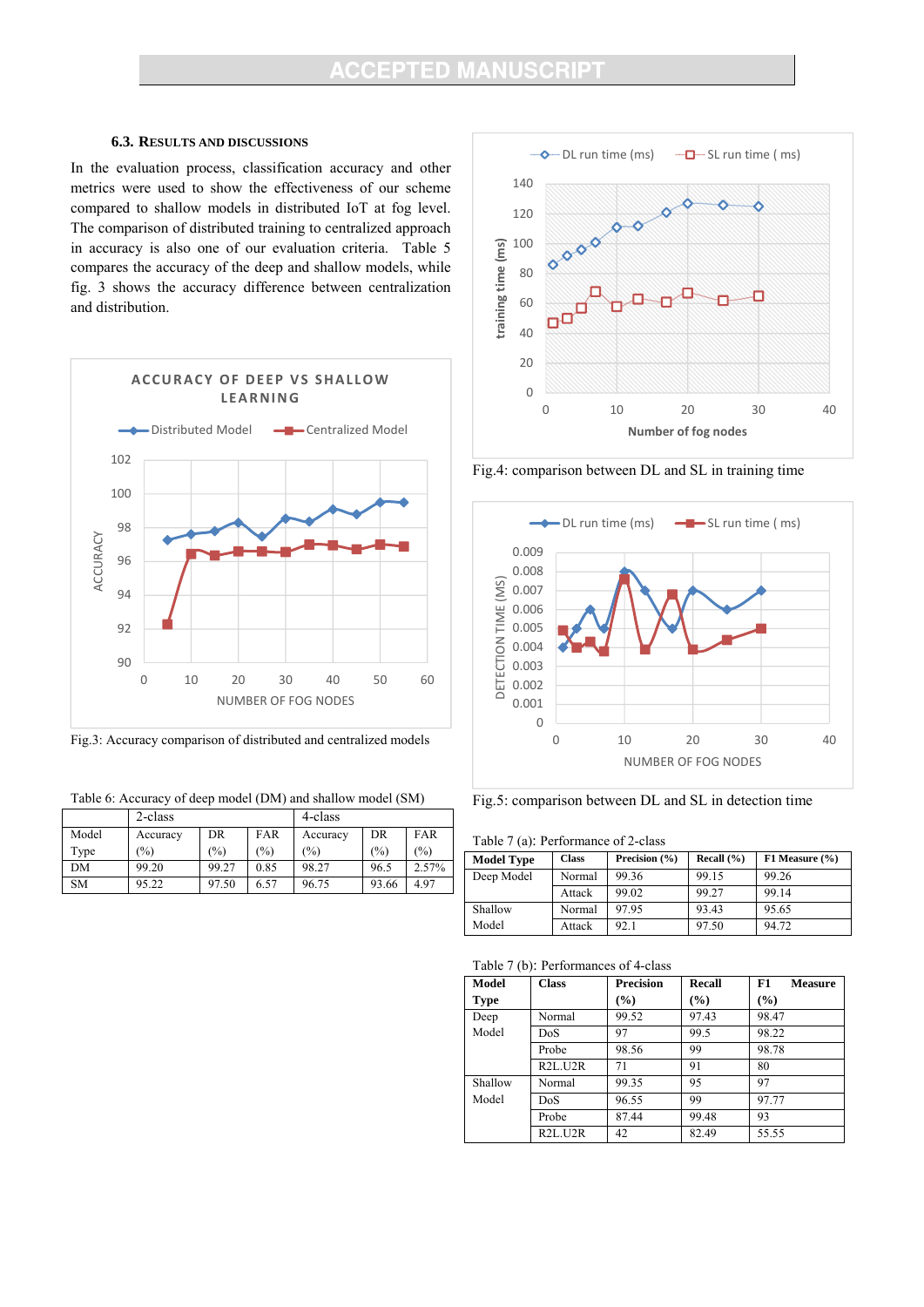### **CCEPTED MANUSCRIPT**

The experiment result has demonstrated double standards. The first one is that the distributed model has a better performance than the centralized model. As it can be seen from fig. 3, with the number of increased nodes in the distributed network of Fog systems, the overall accuracy of detection increased from around 96% to over 99%. The detection rate in table 6 also exhibits that deep learning is better than classic machine learning for both binary and multi-classes. This shows that distributing attack detection functions across worker fog nodes is a key mechanism for attack detection in social IoT systems such as a smart city which needs real time detection. The increase in accuracy on distributed scheme could be because of collaborative sharing of learning parameters which avoids overfitting of local parameters, and hence, contributes to the accuracies of each other. On the other hand, the accuracy of the deep model is greater than that of shallow model, as shown in the table 6. In addition, table 6 shows the false alarm rate of the deep model, 0.85% is much less than that of machine learning model (6.57%). As shown in table 7 (a) and (b), the performance of deep learning is better than the normal machine learning model for each class of attack. For instance, the recall of deep model is 99.27%, while the traditional model has a recall of 97.50% for a binary classification. Similarly, the average recall of DM is 96.5% whereas SM has scored average recall of 93.66% in multi-classification. However, fig.4 shows that deep learning takes longer learning time than traditional machine learning algorithms while the detection rates (fig.5) of the both algorithms are significantly the same. It is expected that deep networks consume larger time in training because of the size of parameters used in learning. The main issue for attack detection systems focuses more on the detection speed than the learning speed. Thus, this indicates that deep learning has a huge potential to transform the direction of cybersecurity as attack detection in distributed environments such as IoT/Fog systems has indicated a promising result.

#### **7. CONCLUSION AND FUTURE WORK**

We proposed a distributed deep learning based IoT/Fog network attack detection system. The experiment has shown the successful adoption of artificial intelligence to cybersecurity, and designed and implemented the system for attack detection in distributed architecture of IoT applications such as smart cities. The evaluation process has employed accuracy, the detection rate, false alarm rate, etc as performance metrics to show the effectiveness of deep models over shallow models. The experiment has demonstrated that distributed attack detection can better detect cyber-attacks than centralized algorithms because of the sharing of parameters which can avoid local minima in training. It has also been demonstrated that our deep model has excelled the traditional machine learning systems such as softmax for the network data classification into normal/attack when evaluated on already unseen test data. In the future, we will compare distributed deep learning IDS for on another dataset and different traditional machine learning algorithms such as SVM, decision trees and other neural networks. Additionally, network payload data, will be investigated to detect intrusion as it might provide a crucial pattern for differentiation.

#### **ACKNOWLEDGEMENTS**

This work was supported by La Trobe University's research enhancement scheme fund.

#### **REFERENCES**

- [1.] Securing the Internet of Things: A Proposed Framework, http://www.cisco.com/c/en/us/about/security-center/secure-iotproposed-framework.html , 2016
- [2.] M.Ibrahim, "Octopus: An Edge-Fog Mutual Authentication Scheme", Journal of Network Security, 18(6), 2016
- [3.] I.Stojemovic and S.Wen, " The fog computing paradigm: Scenarios and security issues", IEEE federated conference on Computer Science and Information Systems,2014
- [4.] A. Alrawais, A. Alhothaily, C. Hu and X. Cheng, "Fog Computing for the Internet of Things: Security and Privacy Issues," in *IEEE Internet Computing*, vol. 21, no. 2, pp. 34-42, Mar.-Apr. 2017.
- [5.] S. Yi, Z. Qin and Q. Li, "Security and privacy issues of fog computing: A survey", International Conference on Wireless Algorithms, Systems and Applications (WASA), 2015
- [6.] V. L. L. Thing, "IEEE 802.11 Network Anomaly Detection and Attack Classification: A Deep Learning Approach," *2017 IEEE Wireless Communications and Networking Conference (WCNC)*, San Francisco, CA, 2017, pp. 1-6
- [7.] C. Kolias, G. Kambourakis, A. Stavrou, and S. Gritzalis, "Intrusion detection in 802.11 networks: Empirical evaluation of threats and a public dataset," in IEEE Communications Surveys and Tutorials, Vol. 18, No. 1, pp. 184-208, 2016.
- [8.] Guy Caspi, Introducing Deep Learning: Boosting Cybersecurity With An Artificial Brain, http://www.darkreading.com/analytics/introducing-deeplearning-boosting-cybersecurity-with-an-artificialbrain/a/d-id/1326824, last accessed on July 1, 2017.
- [9.] Quamar Niyaz, Weiqing Sun, Ahmad Y Javaid, and Mansoor Alam, Deep Learning Approach for Network Intrusion Detection System, ACM 9th EAI International Conference on Bio-inspired Information and Communications Technologies, New York,2016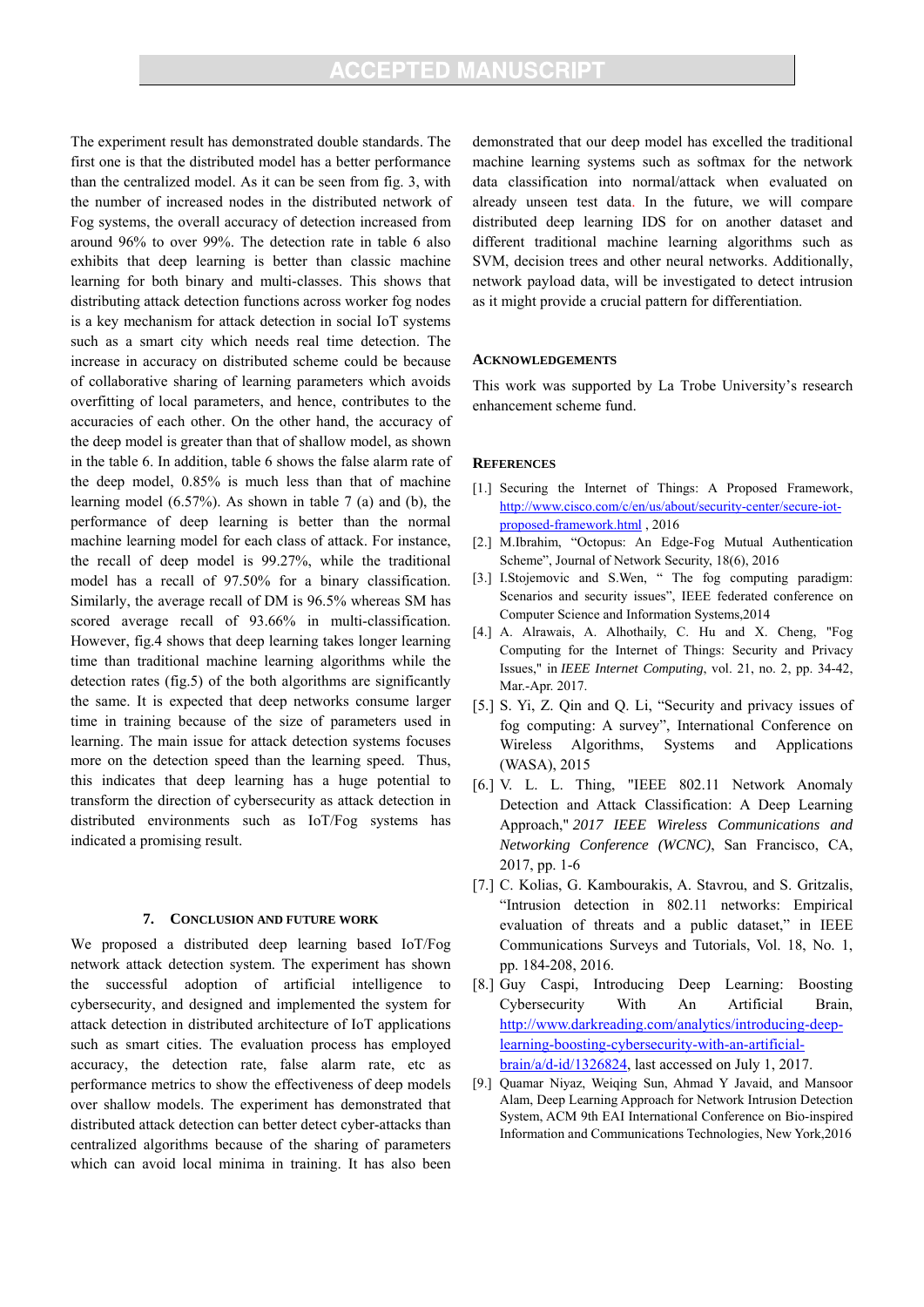- [10.] Kang M-J, Kang J-W (2016) Intrusion Detection System Using Deep Neural Network for In-Vehicle Network Security. PLoS ONE 11(6): e0155781. doi:10.1371/journal.pone.0155781
- [11.] Y. Li, R. Ma, and R. Jiao. A hybrid malicious code detection method based on deep learning. In International Journal of Security and Its Applications, volume 9, pages 205–216, 2015
- [12.] BENGIO, YOSHUA; LAMBLIN, PASCAL: Greedy layer-wise training of deep networks. In: Advances in neural ... (2007), Nr. 1, S. 153-160 - ISBN 0262195682
- [13.] DENG, LI: A tutorial survey of architectures, algorithms, and applications for deep learning. In: APSIPA Transactions on Signal and Information Processing Bd. 3 (2014), Nr. January, S. e2 - ISBN 2048-7703
- [14.]LECUN. YANN: BOTTOU, LEON: BENGIO, YOSHUA: HAFFNER, PATRICK: Gradient Based Learning Applied to Document Recognition. In: Proceedings of the IEEE Bd. 86 (1998), Nr. 11, S. 2278-2324 - ISBN 0018-9219
- [15.] J. Dean, G.S. Corrado, R. Monga, K. Chen, M. Devin, QV. Le, MZ. Mao, M'A. Ranzato, A. Senior, P. Tucker, K. Yang, and AY. Ng. Large Scale Distributed Deep Networks
- [16.] VINCENT, PASCAL ; LAROCHELLE, HUGO ; LAJOIE, ISABELLE ; BENGIO, YOSHUA ; MANZAGOL, PIERRE-ANTOINE: Stacked Denoising Autoencoders: Learning Useful Representations in a Deep Network with a Local Denoising Criterion. In: Journal of Machine Learning Research Bd. 11  $(2010)$ , Nr. 3, S. 3371-3408 - ISBN 1532-4435
- [17.] Mayu Sakurada and Takehisa Yairi. 2014. Anomaly Detection Using Autoencoders with Nonlinear Dimensionality Reduction. In Proceedings of the MLSDA 2014 2nd Workshop on Machine Learning for Sensory Data Analysis (MLSDA'14), Ashfaqur Rahman, Jeremiah Deng, and Jiuyong Li (Eds.). ACM, New York, NY, USA, Pages  $\overline{4}$ 8 pages. DOI=http://dx.doi.org/10.1145/2689746.2689747
- $[18.]$ Chao Wu. Yike Guo and Yaiie M<sub>a</sub> AdaptiveAnomaliesDetectionwithDeepNetwork, on COGNITIVE 2015 : The Seventh International Conference on Advanced Cognitive Technologies and Applications, IARIA, 2015
- [19.] Wang, Y., Cai, W., and Wei, P., A deep learning approach for detecting malicious JavaScript code. Security Comm. Networks, 9: 1520-1534, 2016. doi: 10.1002/sec.1441
- [20.] Diro, Abebe Abeshu, Naveen Chilamkurti, and Neeraj Kumar. "Lightweight Cybersecurity Schemes Using Elliptic Curve Cryptography in Publish-Subscribe fog Computing." Mobile Networks and Applications (2017): 1-11
- [21.]http://www.cisco.com/c/en/us/about/press/internet-protocoljournal/back-issues/table-contents-30/dos-attacks.html, last access on 14 Nov, 2016
- [22.] Charalampos Patrikakis, Michalis Masikos, and Olga Zouraraki, Distributed Denial of Service Attacks - The Internet Protocol Journal, 7(4), 2004
- [23.] Costa Gondim JJ, de Oliveira Albuquerque R, Clayton Alves Nascimento A, García Villalba LJ, Kim TH., A Methodological Approach for Assessing Amplified Reflection Distributed Denial of Service on the Internet of Things, 16(11), 2016
- [24.]M. Tavallaee, E. Bagheri, W. Lu, and A. Ghorbani, "A Detailed Analysis of the KDD CUP 99 Data Set," Submitted to Second IEEE Symposium on Computational Intelligence for Security

and Defense Applications (CISDA), 2009.

- [25.] SALAKHUTDINOV, RUSLAN ; HINTON, GEOFFREY E.: Deep Boltzmann Machines. In: Proceedings of The 12th International Conference on Artificial Intelligence and Statics (2009), Nr. 3, S. 448-455 - ISBN 9781424439911
- [26.] http://ufldl.stanford.edu/tutorial/supervised/SoftmaxRegression/ , last accessed on 31, May, 2017
- [27.1Knowledge discovery in databases **DARPA** archive, http://kdd.ics.uci.edu/databases/kddcup99/k ddcup99.html
- [28.] Ali Shiravi, Hadi Shiravi, Mahbod Tavallaee, Ali A. Ghorbani, Toward developing a systematic approach to generate benchmark datasets for intrusion detection, Computers & Security, Volume 31, Issue 3, May 2012, Pages 357-374, ISSN 0167-4048, 10.1016/j.cose.2011.12.012.
- [29.] Matei Zaharia, Mosharaf Chowdhury, Michael J. Franklin, Scott Shenker, and Ion Stoica. 2010. Spark: cluster computing with working sets. In Proceedings of the 2nd USENIX conference on Hot topics in cloud computing (HotCloud'10). USENIX Association, Berkeley, CA, USA, 10-10.
- [30.] Keras deep learning, P.W.D. Charles, Project Title, (2013), https://github.com/charlespwd/project-title, last accessed on 30, Nov, 2016
- [31.] Tang, TA, Mhamdi, L, McLernon, D et al. (2 more authors) (2016) Deep Learning Approach for Network Intrusion Detection  $in$ Software Defined Networking. In: UNSPECIFIED The International Conference on Wireless Networks and Mobile Communications (WINCOM'16), 26-29 Oct 2016, Fez, Morocco. IEEE . (In Press)



Abebe Abeshu Diro is currently a PhD candidate in the Department of IT Computer Science and IT, La Trobe University, Australia. He received his M.Sc. degree in Computer Science from Addis Ababa University, Ethiopia in 2010. He worked at Wollega University from 2007 to 2013 as a Director of ICT Development, and Lecturer in Computer Science. His

research interests include Software Defined Networking, Internet of Things, Cybersecurity, Advanced Networking, Machine Learning, and Big Data.



Naveen Chilamkurti is currently the Cybersecurity Program Coordinator, Computer Science and Information Technology, La Trobe University, Melbourne, VIC, Australia. He obtained his Ph.D. degree from La Trobe University. His current research

areas include intelligent transport systems (ITS), Smart grid computing, vehicular communications, Vehicular cloud, Cyber security, wireless multimedia, wireless sensor networks, and Mobile security.